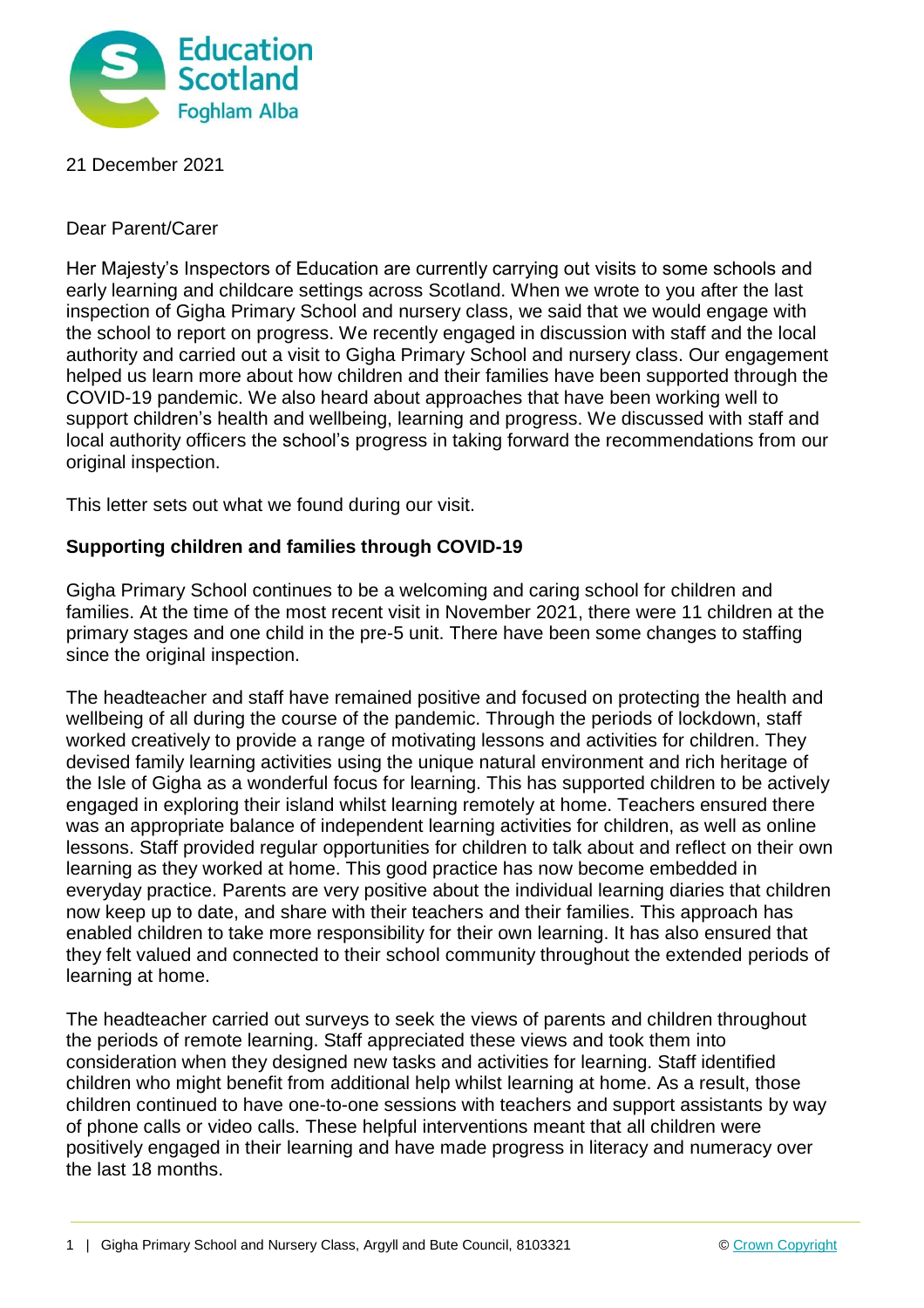

## **Progress with recommendations from previous inspection**

The whole school community has worked very well together to help the school to improve and grow, despite the challenges of the pandemic. Led effectively by the headteacher, the school has made clear progress in meeting each of the recommendations that were identified at the previous inspection.

The headteacher and staff have developed an effective strategy for raising attainment. Teachers now make good use of a wide variety of sources to assess children's progress in learning. This includes class tests, check-ups, discussions with colleagues and standardised assessments. The headteacher maintains a helpful overview of the progress that all children are making in their learning. This approach, combined with teachers' sound knowledge of children, ensures that the headteacher has an accurate view of children's attainment, including those who need additional support. Teachers set targets for individual children who need some extra help in their learning. Children themselves have a genuine voice in creating these targets, which are also regularly discussed and reviewed with parents. The school's own robust data shows that all children have made progress in literacy and/or numeracy over the last year.

Staff have benefitted from taking part in professional learning in order to develop new approaches to learning, teaching and assessment. This is making a difference for children. Staff are more confident in making professional judgements about children's learning, and are embracing fully the new resources and approaches to teaching and learning. Staff have worked very well together to ensure they have a shared understanding of national standards and expectations. They value regular opportunities to participate in activities with colleagues in other local small schools to discuss children's learning and progress, using digital technology to meet virtually. As a result of new teaching techniques, children across the school are confident to assess their own work. High quality feedback from teachers and support assistants helps them to identify what they need to do to improve. Children are making better progress as a result.

Pupil support assistants provide valuable and sensitive support for children in a variety of ways, for example, through one-to-one assistance, group support and individual reading, writing support. The active Parent Council has continued to support the school in important ways throughout the pandemic. Through fundraising and establishing helpful community partnerships, parents have played a key role in improving the school's and pre-5 unit's garden and outdoor play areas. Children's health and wellbeing is clearly enhanced through their enjoyment of learning outdoors daily, in attractive and well-resourced surroundings.